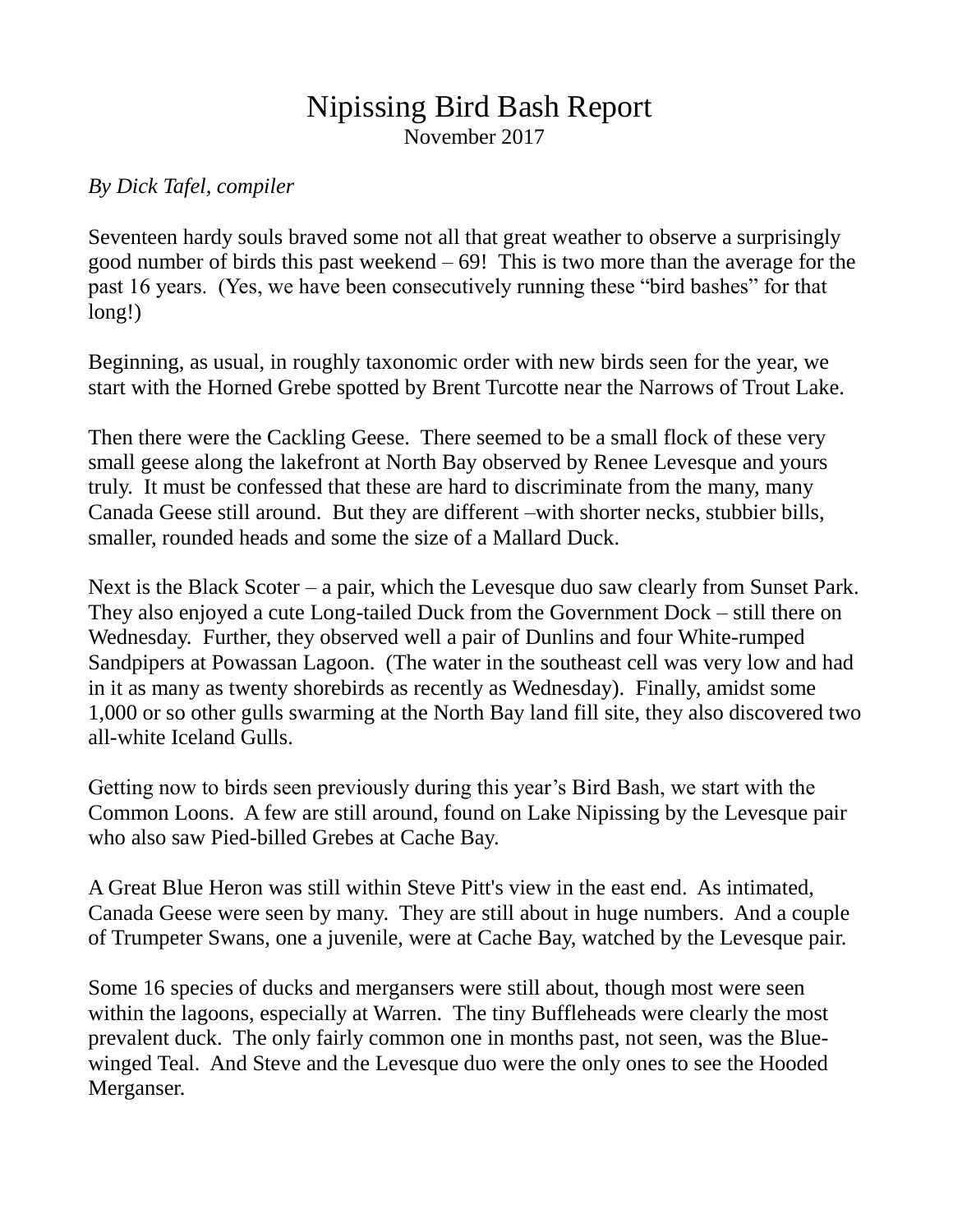As to predators, they have become few in number. The Northern Harrier was seen only by Lori Anderson and Ken Gowing east of Powassan; Cooper's Hawk by Kaye Edmunds; Red-tailed Hawk by Gary and Connie Surge, Mary Young and by the Levesque pair, the latter two groups also seeing Bald Eagles, many of which are at the North Bay landfill site.

Ruffed Grouse were spotted by John Levesque, Kaye and Donna Demarco.

American Coots were still around at Callander and Warren Lagoons.

As to shorebirds, they were relatively abundant for the Levesque pair at Powassan Lagoon. There were Greater Yellowlegs, seen also off Sunset Park by Kaye; Semipalmated Sandpipers; Pectoral Sandpipers; as well as those seen for the first time and mentioned initially. This is rather late for such birds for around here. Only one of that family was seen during the October Bird Bash. However, this time the habitat at Powassan Lagoon was excellent for shorebirds, with a very low water level in one of the cells, though the rainy and misty weather certainly did not help in identifications.

Now to gulls: Marc Buchanan identified Bonaparte Gulls and Great Black-backed Gulls off the Lake Nipissing shoreline. The latter gulls, seen as well by Kaye, were also at the North Bay landfill site. Ring-billed and Herring Gulls were still very evident near the shores, as well as at the landfill site.

Mourning Doves were seen by several participants.

One owl, the Barred, was heard by Steve.

Downy and Hairy Woodpeckers were widely identified, with both species being at the Handley residence. Pileateds were spotted by Mary Ann Kenrick, Doug, Steve and the Sturges.

Blue Jays were at very many feeders, while American Crows and Common Ravens were still quite abundant.

Horned Larks turned up unexpectedly at Powassan Lagoon for the Levesque duo. This species had not been observed around here since January.

Black-capped Chickadees and both nuthatches were very plentiful.

American Robins were still about here and there, especially within Pinewood subdivision, but certainly not plentiful anymore. European Starlings remain very common, usually in large flocks.